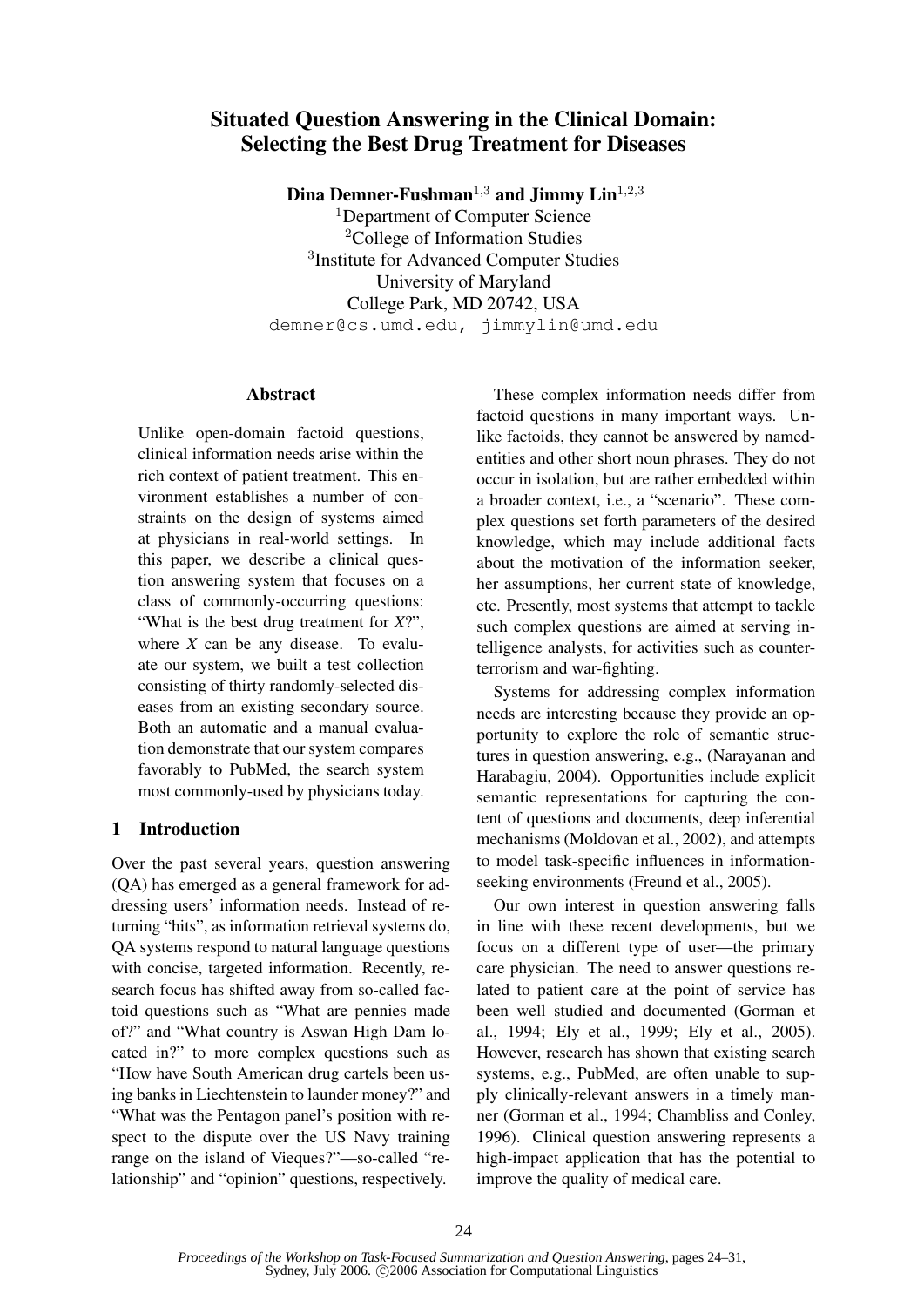From a research perspective, the clinical domain is attractive because substantial medical knowledge has already been codified in the Unified Medical Language System (UMLS) (Lindberg et al., 1993). This large ontology enables us to explore knowledge-rich techniques and move beyond question answering methods primarily driven by keyword matching. In this work, we describe a paradigm of medical practice known as evidence-based medicine and explain how it can be computationally captured in a semantic domain model. Two separate evaluations demonstrate that semantic modeling yields gains in question answering performance.

## 2 Considerations for Clinical QA

We begin our exploration of clinical question answering by first discussing design constraints imposed by the domain and the information-seeking environment. The practice of evidence-based medicine (EBM) provides a well-defined process model for situating our system. EBM is a widelyaccepted paradigm for medical practice that involves the explicit use of current best evidence, i.e., high-quality patient-centered clinical research reported in the primary medical literature, to make decisions about patient care. As shown by previous work (De Groote and Dorsch, 2003), citations from the MEDLINE database maintained by the National Library of Medicine serve as a good source of evidence.

Thus, we conceive of clinical question answering systems as fulfilling a decision-support role by retrieving highly-relevant MEDLINE abstracts in response to a clinical question. This represents a departure from previous systems, which focus on extracting short text segments from larger sources. The implications of making potentially life-altering decisions mean that all evidence must be carefully examined in context. For example, the efficacy of a drug in treating a disease is always framed in the context of a specific study on a sample population, over a set duration, at some fixed dosage, etc. The physician simply cannot recommend a particular course of action without considering all these complex factors. Thus, an "answer" without adequate support is not useful. Given that a MEDLINE abstract—on the order of 250 words, equivalent to a long paragraph—generally encapsulates the context of a clinical study, it serves as a logical answer unit and an entry point to the infor-

mation necessary to answer the physician's question (e.g., via drill-down to full text articles).

In order for a clinical QA system to be successful, it must be suitably integrated into the daily activities of a physician. Within a clinic or a hospital setting, the traditional desktop application is not the most ideal interface for a retrieval system. In most cases, decisions about patient care must be made by the bedside. Thus, a PDA is an ideal vehicle for delivering question answering capabilities (Hauser et al., 2004). However, the form factor and small screen size of such devices places constraints on system design. In particular, since the physician is unable to view large amounts of text, precision is of utmost importance.

In summary, this section outlines considerations for question answering in the clinical domain: the necessity of contextualized answers, the rationale for adopting MEDLINE abstract as the response unit, and the importance of high precision.

## 3 EBM and Clinical QA

Evidence-based medicine not only supplies a process model for situating question answering capabilities, but also provides a framework for codifying the knowledge involved in retrieving answers. This section describes how the EBM paradigm provides the basis of the semantic domain model for our question answering system.

Evidence-based medicine offers three facets of the clinical domain, that, when taken together, describe a model for addressing complex clinical information needs. The first facet, shown in Table 1 (left column), describes the four main tasks that physicians engage in. The second facet pertains to the structure of a well-built clinical question. Richardson et al. (1995) identify four key elements, as shown in Table 1 (middle column). These four elements are often referenced with a mnemonic PICO, which stands for Patient/Problem, Intervention, Comparison, and Outcome. Finally, the third facet serves as a tool for appraising the strength of evidence, i.e., how much confidence should a physician have in the results? For this work, we adopted a system with three levels of recommendations, as shown in Table 1 (right column).

By integrating these three perspectives of evidence-based medicine, we conceptualize clinical question answering as "semantic unification" between information needs expressed in a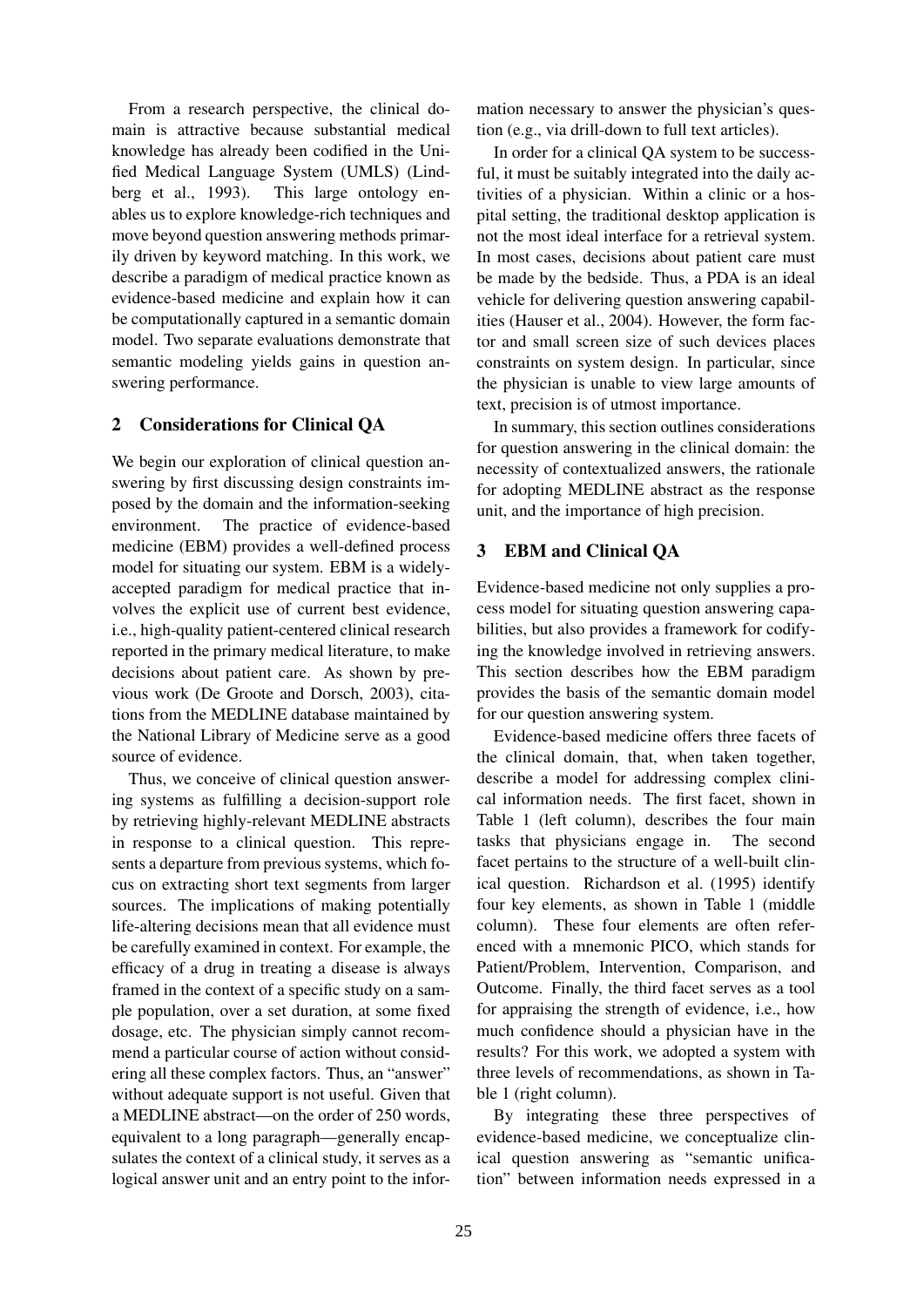| <b>Clinical Tasks</b>                                                                                                                                                                                                                                                                                                                                                                                                                                                           | <b>PICO Elements</b>                                                                                                                                                                                                                                                                                                                                                                                                                                                                                                                                                                                                 | <b>Strength of Evidence</b>                                                                                                                                                                                                                                                                                                                                                                                                                                                                                                                               |
|---------------------------------------------------------------------------------------------------------------------------------------------------------------------------------------------------------------------------------------------------------------------------------------------------------------------------------------------------------------------------------------------------------------------------------------------------------------------------------|----------------------------------------------------------------------------------------------------------------------------------------------------------------------------------------------------------------------------------------------------------------------------------------------------------------------------------------------------------------------------------------------------------------------------------------------------------------------------------------------------------------------------------------------------------------------------------------------------------------------|-----------------------------------------------------------------------------------------------------------------------------------------------------------------------------------------------------------------------------------------------------------------------------------------------------------------------------------------------------------------------------------------------------------------------------------------------------------------------------------------------------------------------------------------------------------|
| <b>Therapy:</b> Selecting effective treat-<br>ments for patients, taking into account<br>other factors such as risk and cost.<br>Diagnosis: Selecting and interpret-<br>ing diagnostic tests, while considering<br>their precision, accuracy, acceptabil-<br>ity, cost, and safety.<br><b>Prognosis:</b> Estimating the patient's<br>likely course with time and anticipat-<br>ing likely complications.<br><b>Etiology:</b> Identifying the causes for a<br>patient's disease. | <b>Patient/Problem:</b> What is the pri-<br>mary problem or disease? What are<br>the characteristics of the patient (e.g.,<br>age, gender, co-existing conditions,<br>$etc.$ )?<br><b>Intervention:</b> What is the main inter-<br>vention (e.g., diagnostic test, medica-<br>tion, therapeutic procedure, etc.)?<br><b>Comparison:</b> What is the main in-<br>tervention compared to (e.g., no inter-<br>vention, another drug, another thera-<br>peutic procedure, a placebo, etc.)?<br><b>Outcome:</b> What is the effect of the<br>intervention (e.g., symptoms relieved<br>or eliminated, cost reduced, etc.)? | A-level evidence is based on con-<br>sistent, good quality patient-oriented<br>evidence presented in systematic re-<br>views, randomized controlled clini-<br>cal trials, cohort studies, and meta-<br>analyses.<br><b>B-level evidence</b> is inconsistent, lim-<br>ited quality patient-oriented evidence<br>in the same types of studies.<br><b>C-level evidence</b> is based on disease-<br>oriented evidence or studies less rigor-<br>ous than randomized controlled clin-<br>ical trials, cohort studies, systematic<br>reviews and meta-analyses. |

Table 1: The three facets of evidence-based medicine.

PICO-based knowledge structure and corresponding structures extracted from MEDLINE abstracts. Naturally, this matching process should be sensitive to the clinical task and the strength of evidence of the retrieved abstracts. As conceived, clinical question answering is a knowledge-intensive endeavor that requires automatic identification of PICO elements from MEDLINE abstracts.

Ideally, a clinical question answering system should be capable of directly performing this semantic match on abstracts, but the size of the MEDLINE database (over 16 million citations) makes this approach currently unfeasible. As an alternative, we rely on  $PubMed<sub>1</sub><sup>1</sup>$ a boolean search engine provided by the National Library of Medicine, to retrieve an initial set of results that we then postprocess in greater detail—this is the standard two-stage architecture commonly-employed by many question answering systems (Hirschman and Gaizauskas, 2001).

The complete architecture of our system is shown in Figure 1. The query formulation module converts the clinical question into a PubMed search query, identifies the clinical task, and extracts the appropriate PICO elements. PubMed returns an initial list of MEDLINE citations, which is analyzed by the knowledge extractor to identify clinically-relevant elements. These elements serve as input to the semantic matcher, and are compared to corresponding elements extracted from the question. Citations are then scored and the top ranking ones are returned as answers.

# **Clinical Question**



Figure 1: Architecture of our clinical question answering system.

Although we have outlined a general framework for clinical question answering, the space of all possible patient care questions is immense, and attempts to develop a comprehensive system is beyond the scope of this paper. Instead, we focus on a subset of therapy questions: specifically, questions of the form "What is the best drug treatment for *X*?", where *X* can be any disease. We have chosen to tackle this class of questions because studies of physicians' question-asking behavior in natural settings have revealed that this question type occurs frequently (Ely et al., 1999). By leveraging the natural distribution of clinical questions, we can make the greatest impact with the least amount

<sup>1</sup>http://www.ncbi.nih.gov/entrez/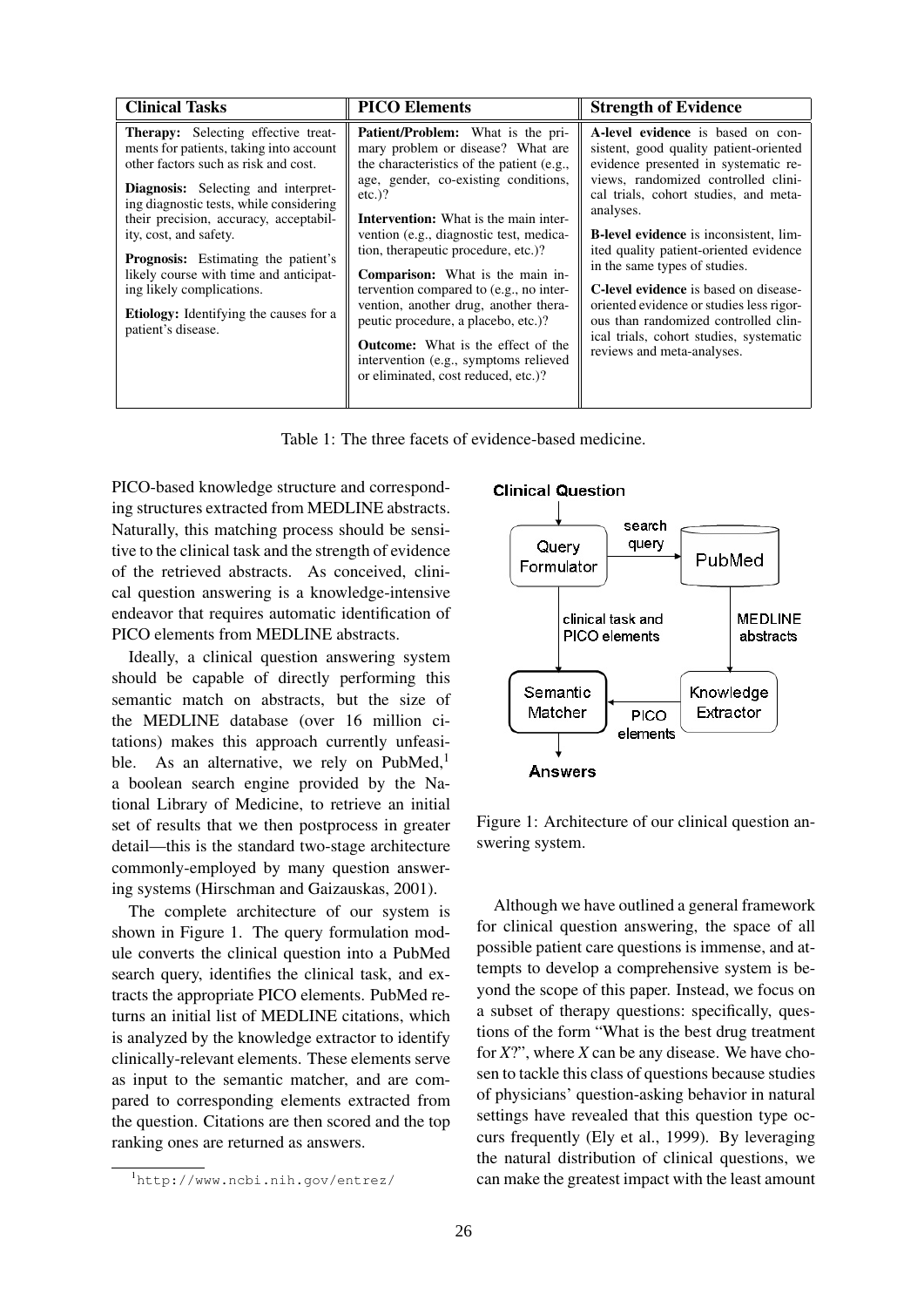of development effort. For this class of questions, we have implemented a working system with the architecture described in Figure 1. The next three sections detail each module.

#### 4 Query Formulator

Since our system only handles one question type, the query formulator is relatively simple: the task is known in advance to be therapy and the Problem PICO element is the disease asked about in the clinical question. In order to facilitate the semantic matching process, we employ MetaMap (Aronson, 2001) to identify the concept in the UMLS ontology that corresponds to the disease; UMLS also provides alternative names and other expansions.

The query formulator also generates a query to PubMed, the National Library of Medicine's boolean search engine for MEDLINE. As an example, the following query is issued to retrieve hits for the disease "meningitis":

(Meningitis[mh:noexp]) AND drug therapy[sh] AND hasabstract[text] AND Clinical Trial[pt] AND English[Lang] AND humans[mh] AND (1900[PDAT] : 2003/03[PDAT])

In order to get the best possible set of initial citations, we employ MeSH (Medical Subject Headings) terms when available. MeSH terms are controlled vocabulary concepts assigned manually by trained medical librarians in the indexing process (based on the full text of the article), and encode a substantial amount of knowledge about the contents of the citation. PubMed allows searches on MeSH headings, which usually yield highly accurate results. In addition, we limit retrieved citations to those that have the MeSH heading "drug therapy"and those that describe a clinical trial (another metadata field). By default, PubMed orders citations chronologically in reverse.

#### 5 Knowledge Extractor

The knowledge extraction module provides the basic frame elements used in the semantic matching process, described in the next section. We employ previously-implemented components (Demner-Fushman and Lin, 2005) that identify PICO elements within a MEDLINE citation using a combination of knowledge-based and statistical machine-learning techniques. Of the four PICO elements prescribed by evidence-based

medicine practitioners, only the Problem and Outcome elements are relevant for this application (there are no Interventions and Comparisons for our question type). The Problem is the main disease under consideration in an abstract, and outcomes are statements that assert clinical findings, e.g., efficacy of a drug or a comparison between two drugs. The ability to precisely identify these clinically-relevant elements provides the foundation for semantic question answering capabilities.

#### 6 Semantic Matcher

Evidence-based medicine identifies three different sets of factors that must be taken into account when assessing citation relevance. These considerations are computationally operationalized in the semantic matcher, which takes as input elements identified by the knowledge extractor and scores the relevance of each PubMed citation with respect to the question. After matching, the topscoring abstracts are presented to the physician as answers. The individual score of a citation is comprised of three components:

$$
S_{\text{EBM}} = S_{\text{PICO}} + S_{\text{SoE}} + S_{\text{MeSH}} \tag{1}
$$

By codifying the principles of evidence-based medicine, our semantic matcher attempts to satisfy information needs through conceptual analysis, as opposed to simple keyword matching. In the following subsections, we describe each of these components in detail.

#### 6.1 PICO Matching

The score of an abstract based on PICO elements,  $S<sub>PICO</sub>$ , is broken up into two separate scores:

$$
S_{\text{PICO}} = S_{\text{problem}} + S_{\text{outcome}} \tag{2}
$$

The first component in the above equation,  $S_{\text{problem}}$ , reflects a match between the primary problem in the query frame and the primary problem identified in the abstract. A score of 1 is given if the problems match exactly, based on their unique UMLS concept id (as provided by MetaMap). Matching based on concept ids addresses the issue of terminological variation. Failing an exact match of concept ids, a partial string match is given a score of 0.5. If the primary problem in the query has no overlap with the primary problem from the abstract, a score of  $-1$  is given.

The outcome-based score  $S_{\text{outcome}}$  is the value assigned to the highest-scoring outcome sentence,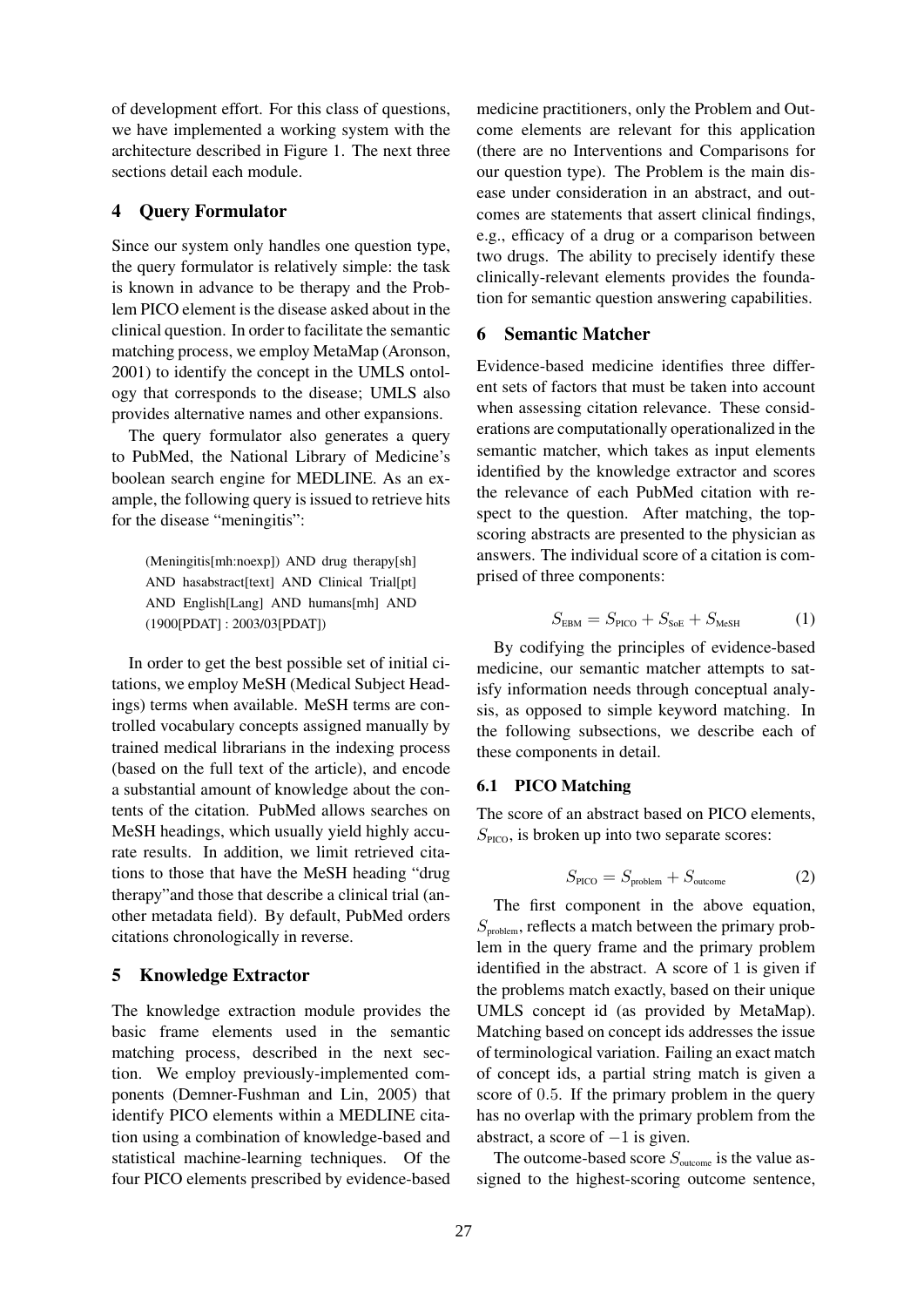as determined by the knowledge extractor. Since the desired outcome (i.e., improve the patient's condition) is implicit in the clinical question, our system only considers the inherent quality of outcome statements in the abstract. Given a match on the primary problem, most clinical outcomes are likely to be of interest to the physician.

For the drug treatment scenario, there is no intervention or comparison, and so these elements do not contribute to the semantic matching.

### 6.2 Strength of Evidence

The relevance score of a citation based on the strength of evidence is calculated as follows:

$$
S_{\text{SoE}} = S_{\text{journal}} + S_{\text{study}} + S_{\text{date}} \tag{3}
$$

Citations published in core and high-impact journals such as Journal of the American Medical Association (JAMA) get a score of 0.6 for  $S<sub>journal</sub>$ , and 0 otherwise. In terms of the study type,  $S_{\text{study}}$ , clinical trials receive a score of 0.5; observational studies, 0.3; all non-clinical publications,  $-1.5$ ; and 0 otherwise. The study type is directly encoded as metadata in a MEDLINE citation.

Finally, recency factors into the strength of evidence score according to the formula below:

$$
S_{\text{date}} = (year_{\text{publication}} - year_{\text{current}})/100 \qquad (4)
$$

A mild penalty decreases the score of a citation proportionally to the time difference between the date of the search and the date of publication.

#### 6.3 MeSH Matching

The final component of the EBM score reflects task-specific considerations, and is computed from MeSH terms associated with each citation:

$$
S_{\text{MeSH}} = \sum_{t \in \text{MeSH}} \alpha(t) \tag{5}
$$

The function  $\alpha(t)$  maps MeSH terms to positive scores for positive indicators, negative scores for negative indicators, or zero otherwise.

Negative indicators include MeSH headings associated with genomics, such as "genetics" and "cell physiology". Positive indicators for therapy were derived from the clinical query filters used in PubMed searches (Haynes et al., 1994); examples include "drug administration routes" and any of its children in the MeSH hierarchy. A score of  $\pm 1$  is given if the MeSH descriptor or qualifier is marked as the main theme of the article (indicated via the star notation by indexers), and  $\pm 0.5$  otherwise.

#### 7 Evaluation Methodology

*Clinical Evidence (CE)* is a periodic report created by the British Medical Journal (BMJ) Publishing Group that summarizes the best treatments for a few dozen diseases at the time of publication. We were able to mine the June 2004 edition to create a test collection to evaluate our system. Note that the existence of such secondary sources does not obviate the need for clinical question answering because they are perpetually falling out of date due to rapid advances in medicine. Furthermore, such reports are currently created by highlyexperienced physicians, which is an expensive and time-consuming process. From *CE*, we randomly extracted thirty diseases, creating a development set of five questions and a test set of twenty-five questions. Some examples include: acute asthma, chronic prostatitis, community acquired pneumonia, and erectile dysfunction.

We conducted two evaluations—one automatic and one manual—that compare the original PubMed hits and the output of our semantic matcher. The first evaluation is based on ROUGE, a commonly-used summarization metric that computes the unigram overlap between a particular text and one or more reference texts.<sup>2</sup> The treatment overview for each disease in *CE* is accompanied by a number of citations (used in writing the overview itself)—the abstract texts of these cited articles serve as our references. We adopt this approach because medical journals require abstracts that provide factual information summarizing the main points of the studies. We assume that the closer an abstract is to these reference abstracts (as measured by ROUGE-1 precision), the more relevant it is. On average, each disease overview contains 48.4 citations; however, we were only able to gather abstracts of those that were contained in MEDLINE (34.7 citations per disease, min 8, max 100). For evaluation purposes, we restricted abstracts under consideration to those that were published before our edition of *CE*. To quantify the performance of our system, we computed the average ROUGE score over the top one, three, five, and ten hits of our EBM and baseline systems.

To supplement our automatic evaluation, we also conducted a double-blind manual evaluation

<sup>&</sup>lt;sup>2</sup>We ran ROUGE-1.5.5 with DUC 2005 settings.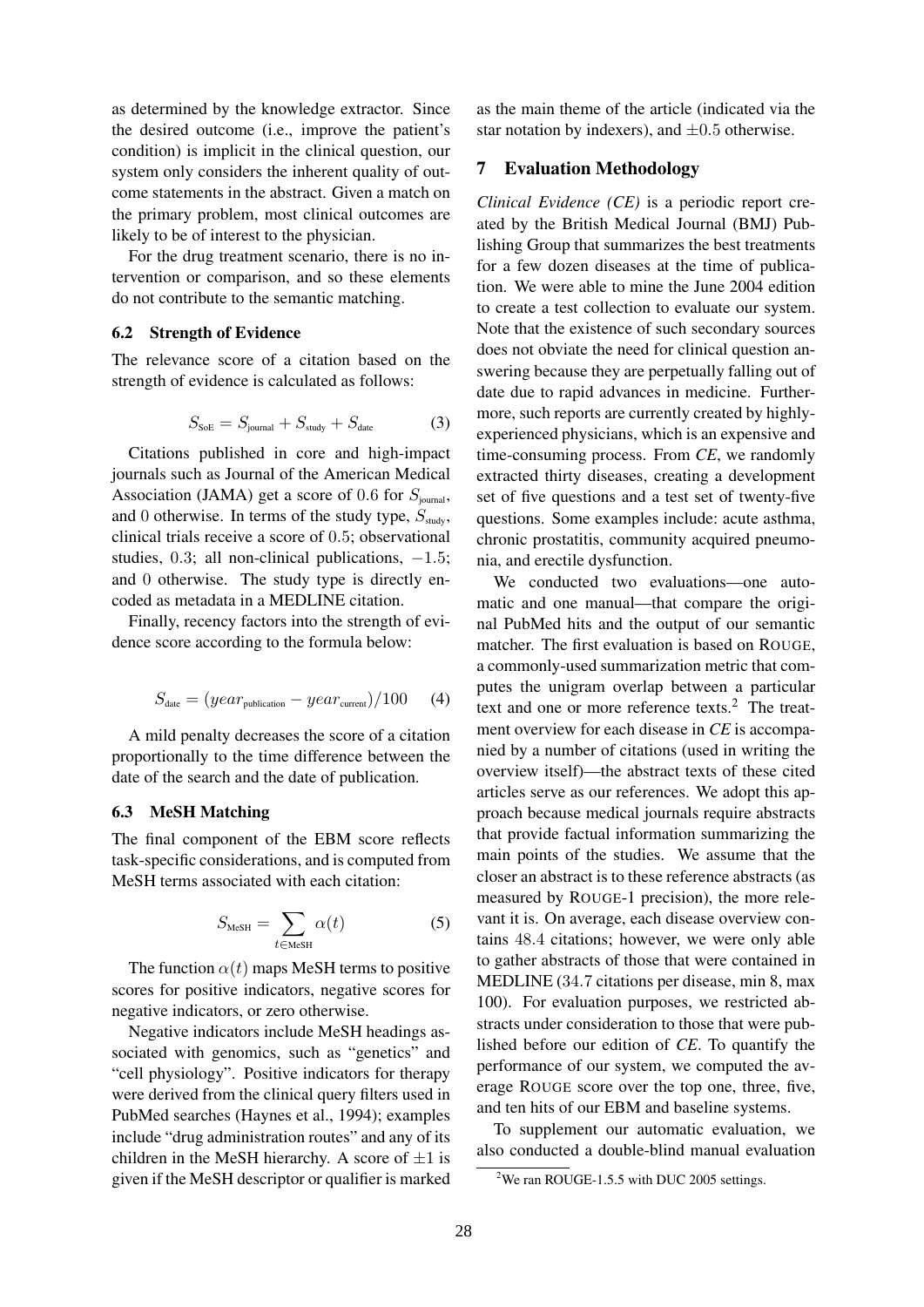| $\parallel$ PubMed $\parallel$ EBM |                                                                                                                                            | $\parallel$ PICO                                                                                                                                                                                                         | SoE | MeSH                           |
|------------------------------------|--------------------------------------------------------------------------------------------------------------------------------------------|--------------------------------------------------------------------------------------------------------------------------------------------------------------------------------------------------------------------------|-----|--------------------------------|
| $1 \parallel 0.160$                | $\boxed{0.205~(+27.7\%)^{\triangle}}$ $\boxed{0.186~(+16.1\%)^{\circ}}$ $\boxed{0.192~(+20.0\%)^{\circ}}$ $\boxed{0.166~(+3.6\%)^{\circ}}$ |                                                                                                                                                                                                                          |     |                                |
| $3 \parallel 0.162$                |                                                                                                                                            | $0.202 (+24.6\%)$ <sup><math>\blacktriangle</math></sup> $\parallel$ 0.192 (+18.0%) <sup><math>\blacktriangle</math></sup> $\parallel$ 0.204 (+25.5%) <sup><math>\blacktriangle</math></sup>                             |     | $\vert 0.172 (+6.1\%)^{\circ}$ |
| $5 \parallel 0.166$                |                                                                                                                                            | $\mid$ 0.198 (+19.5%) $\blacktriangle$ $\parallel$ 0.196 (+18.0%) $\blacktriangle$ $\mid$ 0.201 (+21.3%) $\blacktriangle$ $\mid$ 0.168 (+1.2%) <sup>o</sup>                                                              |     |                                |
| $10 \parallel 0.170$               |                                                                                                                                            | $\mid$ 0.196 (+15.5%) <sup><math>\blacktriangle</math></sup> $\mid$ 0.191 (+12.5%) <sup><math>\blacktriangle</math></sup> $\mid$ 0.195 (+15.1%) <sup><math>\blacktriangle</math></sup> $\mid$ 0.174 (+2.8%) <sup>o</sup> |     |                                |

Table 2: Results of automatic evaluation: average ROUGE score using cited abstracts in *CE* as references. The EBM column represents performance of our complete domain model. PICO, SoE, and MeSH represent performance of each component. ( $\degree$  denotes n.s.,  $\triangle$  denotes sig. at 0.95,  $\blacktriangle$  denotes sig. at 0.99)

| <b>PubMed results</b>                                        | <b>EBM-reranked results</b>                                |
|--------------------------------------------------------------|------------------------------------------------------------|
| Effect of vitamin A supplementation on childhood morbid-     | A comparison of ceftriaxone and cefuroxime for the treat-  |
| ity and mortality.                                           | ment of bacterial meningitis in children.                  |
| Intrathecal chemotherapy in carcinomatous meningitis from    | Randomised comparison of chloramphenicol, ampicillin,      |
| breast cancer.                                               | cefotaxime, and ceftriaxone for childhood bacterial menin- |
| Isolated leptomeningeal carcinomatosis (carcinomatous        | gitis.                                                     |
| meningitis) after taxane-induced major remission in patients | The beneficial effects of early dexamethasone administra-  |
| with advanced breast cancer.                                 | tion in infants and children with bacterial meningitis.    |

Table 3: Titles of the top abstracts retrieved in response to the question "What is the best treatment for meningitis?", before and after applying our semantic reranking algorithm.

of the system. The top five citations from both the original PubMed results and the output of our semantic matcher were gathered, blinded, and randomized (see Table 3 for an example of top results obtained by PubMed and our system). The first author of this paper, who is a medical doctor, manually evaluated the abstracts. Since the sources of the abstracts were hidden, judgments were guaranteed to be impartial. All abstracts were evaluated on a four point scale: not relevant, marginally relevant, relevant, and highly relevant, which corresponds to a score of zero to three.

## 8 Results

The results of our automatic evaluation are shown in Table 2: the rows show average ROUGE scores at one, three, five, and ten hits, respectively. In addition to the PubMed baseline and our complete EBM model, we conducted a componentlevel analysis of our semantic matching algorithm. Three separate ablation studies isolate the effects of the PICO-based score, the strength of evidence score, and the MeSH-based score (columns "PICO", "SoE", and "MeSH").

At all document cutoffs, the quality of the EBM-reranked hits is higher than that of the original PubMed hits, as measured by ROUGE. The differences are statistically significant, according to

the Wilcoxon signed-rank test, the standard nonparametric test employed in IR.

Based on the component analysis, we can see that the strength of evidence score is responsible for the largest performance gain, although the combination of all three components outperforms each one individually (for the most part). All three components of our semantic model contribute to the overall QA performance, which is expected because clinical relevance is a multifaceted property that requires a multitude of considerations. Evidence-based medicine provides a theory of these factors, and we have shown that a question answering algorithm which operationalizes EBM yields good results.

The distribution of human judgments from our manual evaluation is shown in Figure 2. For the development set, the average human judgment of the original PubMed hits is 1.52 (between "marginally relevant" and "relevant"); after semantic matching, 2.32 (better than "relevant"). For the test set, the averages are 1.49 before ranking and 2.10 after semantic matching. These results show that our system performs significantly better than the PubMed baseline.

The performance improvement observed in our experiments is encouraging, considering that we were starting off with a strong state-of-the-art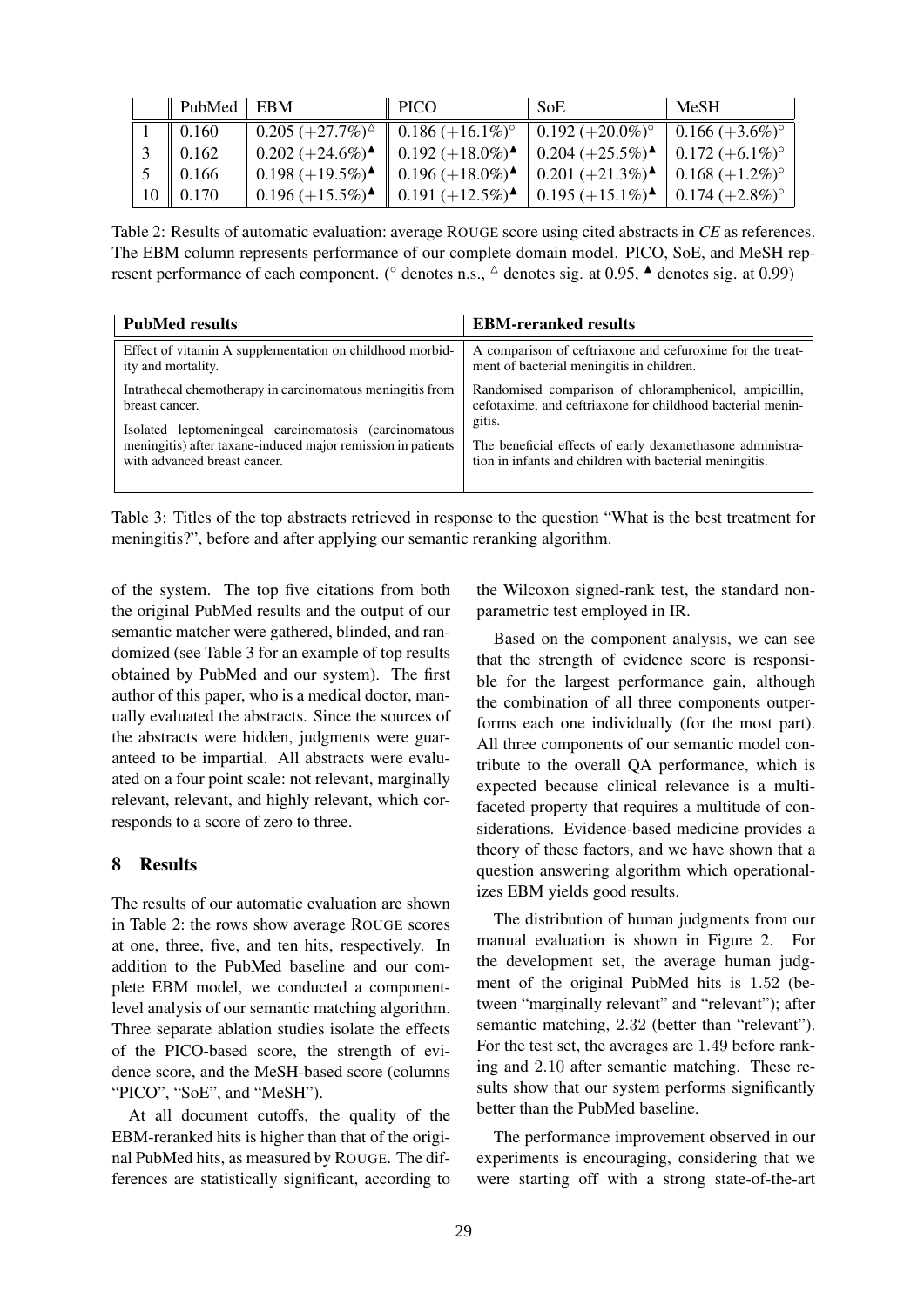

Figure 2: Results of our manual evaluation: distribution of judgments, for development set (left) and test set (right). (0=not relevant, 1=marginally relevant, 2=relevant, 3=highly relevant)

PubMed baseline that leverages MeSH terms. All initial citations retrieved by PubMed were clinical trials and "about" the disease in question, as determined by human indexers. Our work demonstrates that principles of evidence-based medicine can be codified in an algorithm.

Since a number of abstracts were both automatically evaluated with ROUGE and manually assessed, it is possible to determine the degree to which automatic metrics predict human judgments. For the 125 human judgments gathered on the test set, we computed a Pearson's *r* score of 0.544, which indicates moderate predictiveness. Due to the structure of our PubMed query, the keyword content of retrieved abstracts are relatively homogeneous. Nevertheless, automatic evaluation with ROUGE appears to be useful.

### 9 Discussion and Related Work

Recently, researchers have become interested in restricted-domain question answering because it provides an opportunity to explore the use of knowledge-rich techniques without having to tackle the commonsense reasoning problem. Knowledge-based techniques dependent on rich semantic representations contrast with TRECstyle factoid question answering, which is primarily driven by keyword matching and named-entity detection.

Our work represents a successful case study of how semantic models can be employed to capture domain knowledge (the practice of medicine, in our case). The conception of question answering as the matching of knowledge frames provides us with an opportunity to experiment with semantic representations that capture the content of both documents and information needs. In our case,

PICO-based scores were found to have a positive impact on performance. The strength of evidence and the MeSH-based scores represent attempts to model user requirements by leveraging meta-level information not directly present in either questions or candidate answers. Both contribute positively to performance. Overall, the construction of our semantic model is enabled by the UMLS ontology, which provides an enumeration of relevant concepts (e.g., the names of diseases, drugs, etc.) and semantic relations between those concepts.

Question answering in the clinical domain is an emerging area of research that has only recently begun to receive serious attention. As a result, there exist relatively few points of comparison to our own work, as the research space is sparsely populated.

The idea that information systems should be sensitive to the practice of evidence-based medicine is not new. Many researchers have studied MeSH terms associated with basic clinical tasks (Mendonça and Cimino, 2001; Haynes et al., 1994). Although originally developed as a tool to assist in query formulation, Booth (2000) pointed out that PICO frames can be employed to structure IR results for improving precision; PICObased querying is merely an instance of faceted querying, which has been widely used by librarians since the invention of automated retrieval systems. The feasibility of automatically identifying outcome statements in secondary sources has been demonstrated by Niu and Hirst (2004), but our work differs in its focus on the primary medical literature. Approaching clinical needs from a different perspective, the PERSIVAL system leverages patient records to rerank search results (McKeown et al., 2003). Since the primary focus is on person